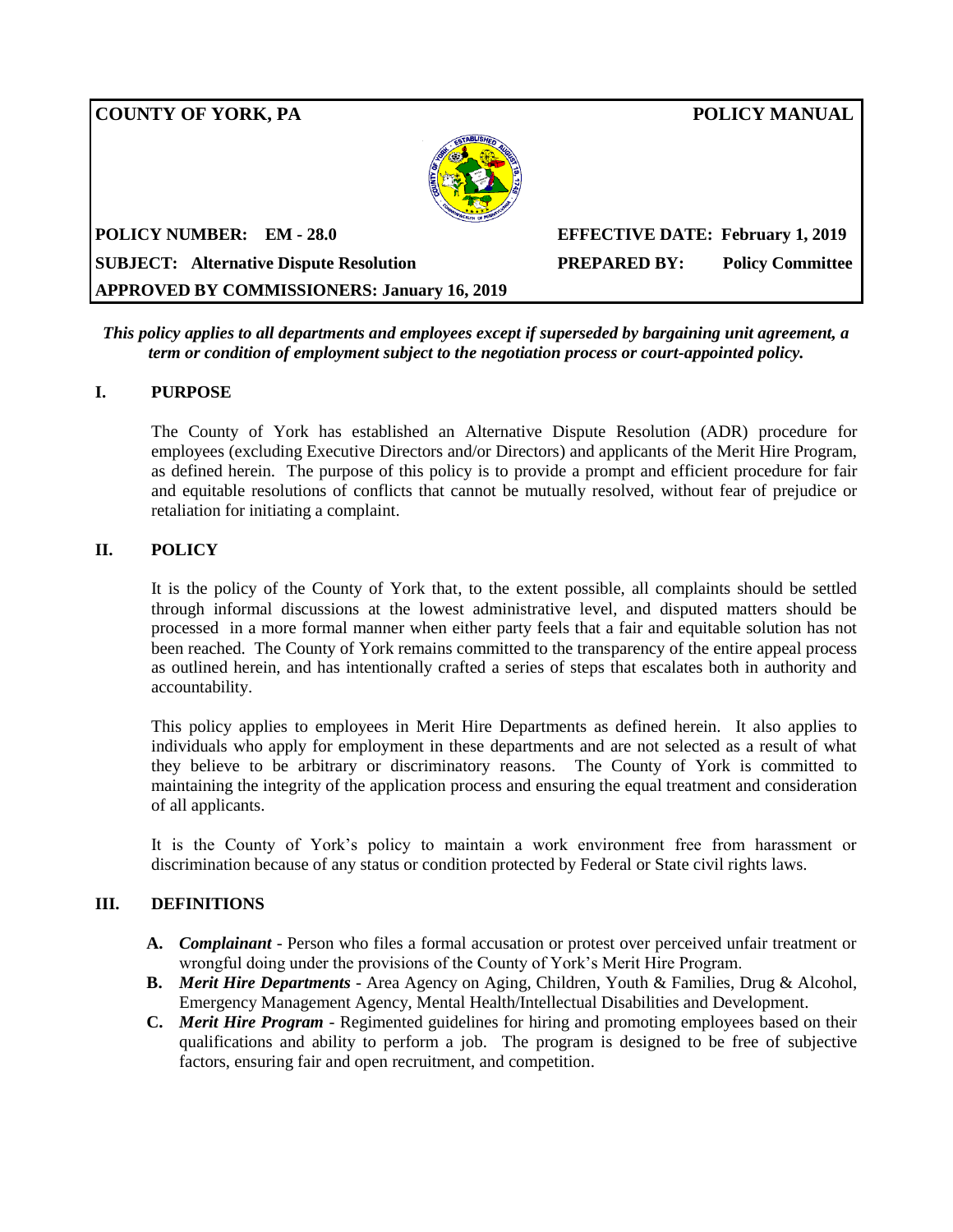#### **Policy Number: EM-28.0**

#### **IV. PROCEDURE**

#### **A. General**

- 1. Regardless of any informal attempts to resolve areas of conflict, employees and applicants (hereinafter jointly and severally known as "complainant(s)") have the explicit right to pursue the four-step ADR appeal process which addresses the following employment actions: promotion, involuntary demotion, suspension, reduction in pay, non-selection, adverse performance evaluation reviews, discharge and/or furlough, and unfair treatment as it relates to employment actions which an employee or applicant believes to be arbitrary or discriminatory.
	- a. Arbitrary action is defined as a decision that is not based on reason or judgment but on personal discretion without regard to rules or standards.
	- b. Discriminatory action is defined as any adverse employment action based on sex, race, religion, color, national origin, physical or mental disability, genetic information, marital status, age, sexual orientation, gender identity or any other status protected by Federal, State or local laws. Appeals alleging discrimination which do not include specific facts relating to the alleged discrimination may be dismissed.
- 2. An election by Complainant to utilize the ADR will preclude said issue from being raised in any other manner or proceeding. Should the complainant elect to engage an alternate manner of resolution or proceeding, the complainant will have waived their right to utilize the ADR.
- 3. The complainant is responsible for ensuring the Appeal Form is received by the proper person or office within the specified time periods. Failure to do so could render the appeal null and void.
- 4. The timelines outlined in the following steps should be considered the maximum, as every effort should be made to ensure prompt and efficient consideration at each and every stage.
- 5. All ADR proceedings are governed by the ADR Hearing Rules as referenced as Appendix G in the County's Merit Hire Program Manual.
- 6. The Human Resources Department will be responsible for administering this policy.
- 7. Complete documentation regarding each appeal will be housed with the Human Resources Department. Department Executive Directors and Directors are responsible for forwarding all of their materials, including the original appeal and responses to the complainant, to the Human Resources Department.
- 8. At the onset and conclusion of each appeal process, the Human Resources Department will provide to the PA Department of Human Services County Program Section, a copy of the appeal documentation and the final written resolution and/or adjudication.

## **B. Initiating An Appeal**

- 1. Applicants
	- a. An applicant for a position in a County of York Merit Hire Department who is subject to non-selection, which they believe to be unreasonably arbitrary or discriminatory, may avail themselves of the ADR. Notice of an applicant's intent to pursue the ADR must be provided, in writing utilizing the Appeal Form, to the Human Resources Department within fourteen (14) calendar days of the date the applicant knows, or should have known, of the issue in dispute or act complained of. The appeal must include how the treatment differs from treatment of others similarly situated, when the acts occurred, when and how the complainant first became aware of the alleged action, and remedy requested. Unless otherwise specified, an applicant's complaint will begin at the third step as further described in this policy.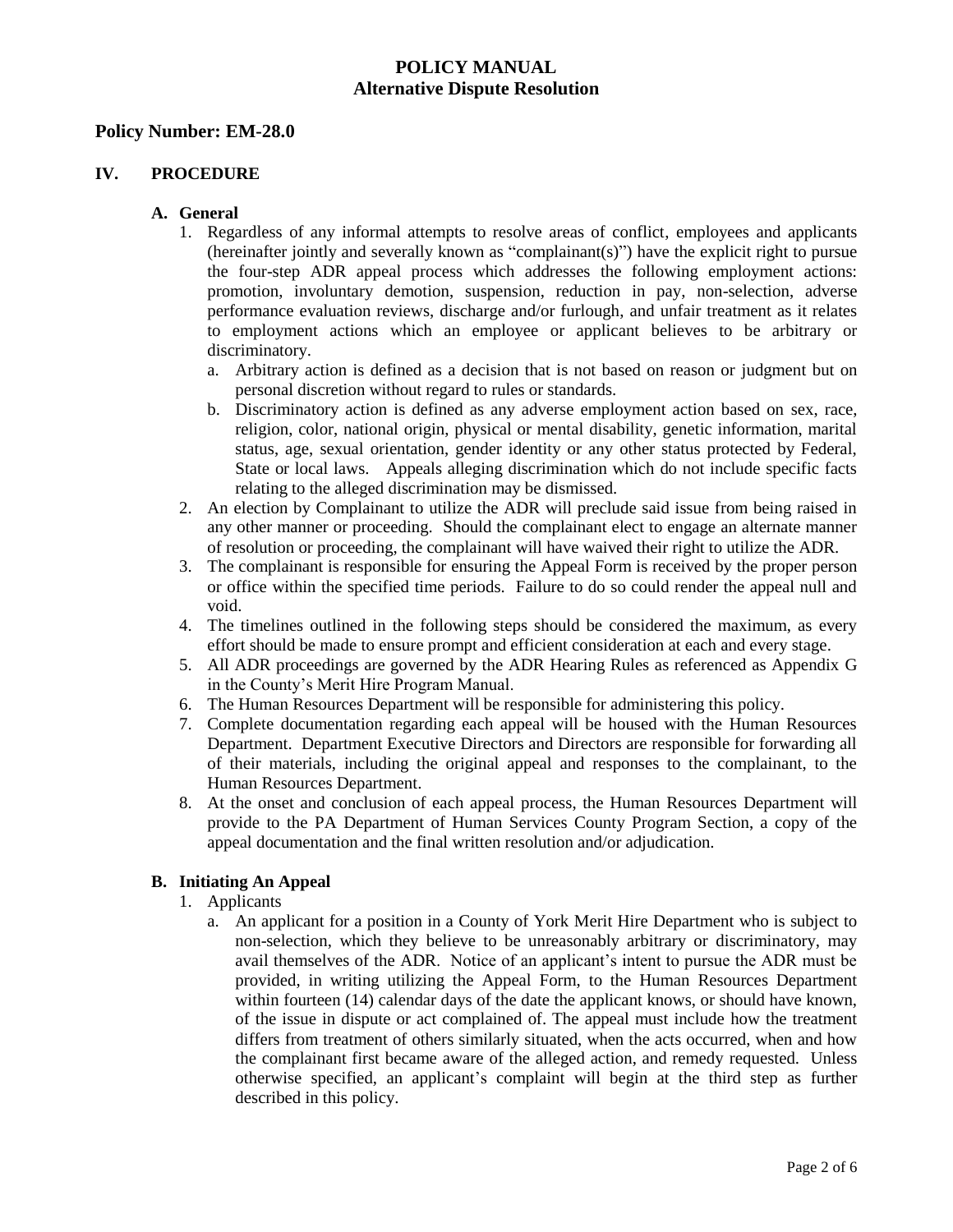## **Policy Number: EM-28.0**

- 2. Employees
	- a. All disputes must begin at the first step within fourteen (14) calendar days of the date that the complainant knows, or should have known, of an action or issue that can be raised through the ADR. A complainant shall utilize the Appeal Form to initiate an appeal at the first step. (The Appeal Form must be utilized for all subsequent steps of the appeal process.) Specific items which should appear on the Appeal Form include: the issue in dispute or act complained of, how the treatment differs from treatment of others similarly situated, when the act occurred, when and how the complainant first became aware of the alleged action, and remedy requested.

## **C. Steps of the Appeal Process**

## 1. **First Step: Immediate Supervisor**

- a. Within fourteen (14) calendar days of the date that the complainant knows, or should have known, of an action or issue in dispute, the complainant must notify his/her immediate supervisor, in writing by utilizing the Appeal Form, of the issue in dispute or act complained of, how the treatment differs from treatment of others similarly situated, when the act occurred, when and how the complainant first became aware of the alleged action, and remedy requested. To facilitate required reporting to the PA Department of Human Services, the supervisor is responsible for providing a copy of the complaint to the Human Resources Department within one (1) working day.
- b. The supervisor is responsible for scheduling a meeting with the complainant within seven (7) calendar days of receipt of the complaint to facilitate a discussion of the complainant's appeal.
- c. Within seven (7) calendar days following the first step meeting, the supervisor shall respond to the complainant's appeal using the designated Response Form, which shall include notice to the complainant of his or her right to appeal the dispute at the second step.
- d. The supervisor is responsible for maintaining all notes and documentation, to be made available, as necessary, if the appeal process continues.
- e. The supervisor will forward a copy of the first step response form to the Executive Director of Human Resources or designee within one (1) working day.
- f. Should the issue or dispute involve alleged discriminatory or arbitrary action by the immediate supervisor and/or the agency director, the appeal may be submitted directly at the second or third step, respectively.

#### 2. **Second Step: Department Executive Director or Director**

- a. If the complainant finds the first step response unsatisfactory, the complainant may appeal the dispute in writing to the Department Executive Director or Director within seven (7) calendar days of receipt of the first step response. The second step appeal must state the issue in dispute or act complained of, how the treatment differs from treatment of others similarly situated, when the act occurred, when and how the complainant first became aware of the alleged action, remedy requested, and the reason the first step response is unsatisfactory. Copies of the first step correspondence must be included. If this step is being utilized as the initial filing, (see Section IV.C.1.e) the Department Executive Director or Director shall provide this information to the Executive Director of Human Resources or designee within one (1) working day.
- b. The Department Executive Director or Director shall, with due consideration of the facts and circumstances of the dispute, meet with the complainant in an effort to resolve the dispute at this level.
- c. Within seven (7) calendar days following the second step meeting, the Department Executive Director or Director shall respond to the complainant's appeal using the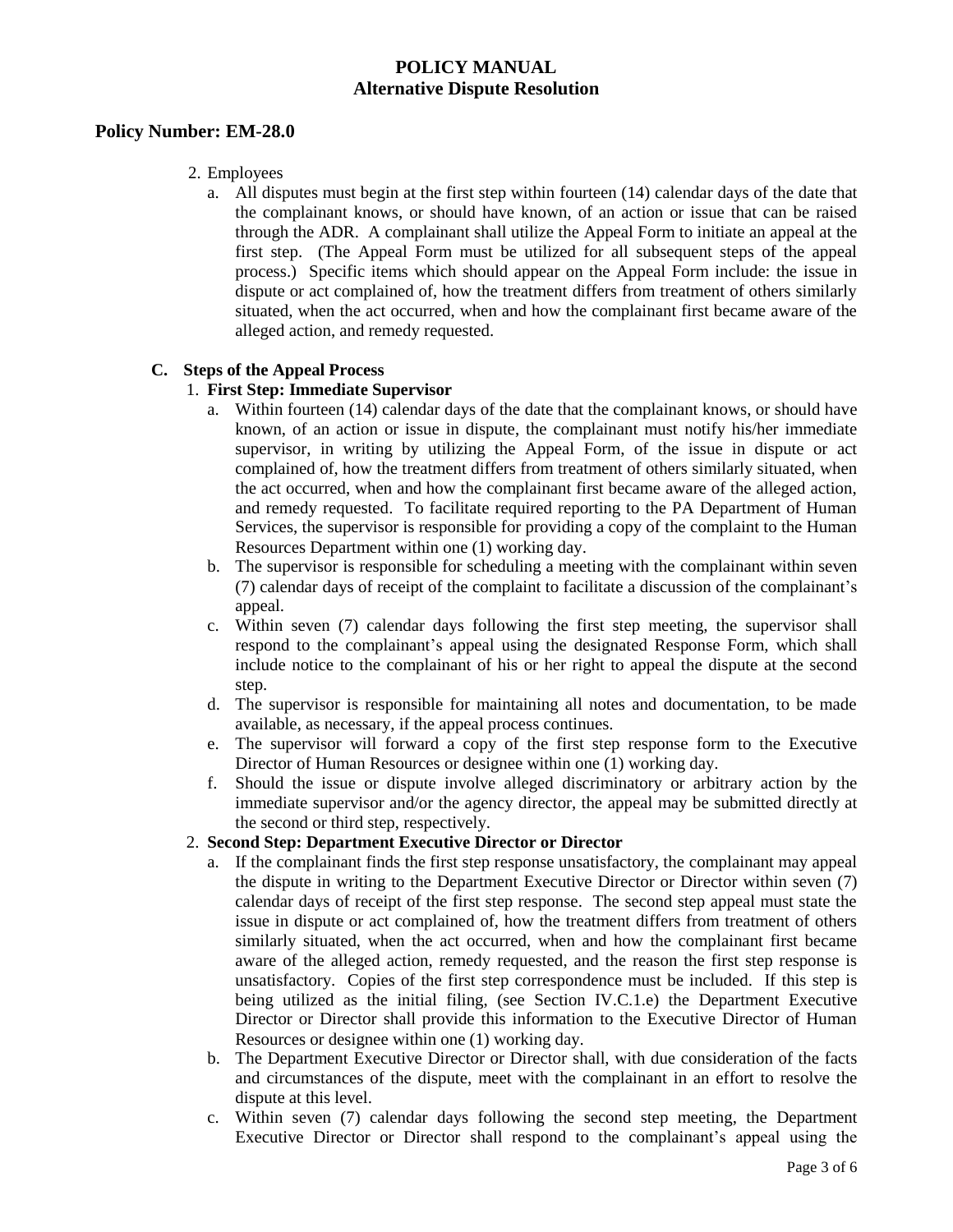## **Policy Number: EM-28.0**

designated Response Form. This response shall include notice of the complainant's right to appeal the dispute to the third step.

- d. The supervisor is responsible for maintaining all notes and documentation, to be made available, as necessary, if the appeal process continues.
- e. A copy of the second step response form will be provided to the Executive Director of Human Resources or designee within one (1) working day of the Department Executive Director's or Director's response.
- f. Should the issue or dispute involve alleged discrimination or alleged arbitrary action by the Department Executive Director or Director, the appeal may be submitted directly at the third step.

#### 3. **Third Step: Human Resources Department Investigation and Review**

- a. Employee
	- i. If the employee finds the second step response unsatisfactory, the employee may appeal the dispute in writing to the Executive Director of Human Resources or designee within seven (7) calendar days of receipt of the second step response. The third step appeal must state the specific issue in dispute, facts in support of the employee's position, the reason the second step response is unsatisfactory, and the remedy requested. Copies of the first and second step correspondence must be included.
	- ii. In addition to considering the facts and circumstances of the dispute, the Human Resources Department shall conduct a thorough and complete investigation, including the solicitation of oral and/or written statements from persons of interest in the dispute.
	- iii. Within seven (7) calendar days of the conclusion of the review and investigation, the Human Resources Department shall respond to the complainant's appeal using the designated Response Form. This response shall include notice of the complainant's right to appeal the dispute to the fourth step.
- b. Applicant
	- i. Within seven (7) calendar days of the date that the complainant knows, or should have known, of an action or issue in dispute, the complainant must initiate an appeal. The complainant must notify the Executive Director of Human Resources or designee, in writing, of the specific issue in dispute, the facts in support of the complainant's position, and the remedy being sought.
	- ii. Within seven (7) calendar days of the receipt of the complaint, the Executive Director of Human Resources or designee is responsible for responding to the complainant's appeal, and shall include notice to the complainant of his/her right to appeal the dispute to the fourth step.

## 4. **Fourth Step: Administrative Panel Review**

- a. If the complainant finds the third step response unsatisfactory or unresolved, the complainant may request an Administrative Panel Review upon written notification via a letter of intent addressed to the Executive Director of Human Resources within fourteen (14) calendar days after the Human Resources Department's response is due. Copies of correspondence from all steps must accompany the letter of intent.
- b. Upon receiving the letter of intent and determining the appeal was made timely, the review panel (ADR Panel) will be convened within sixty (60) calendar days of receiving the letter of intent.
	- i. The ADR Panel will be comprised of persons who are regarded as being able to listen, remain impartial to the facts surrounding an issue, ask relevant questions of all parties, and arrive at a reasonable, objective decision.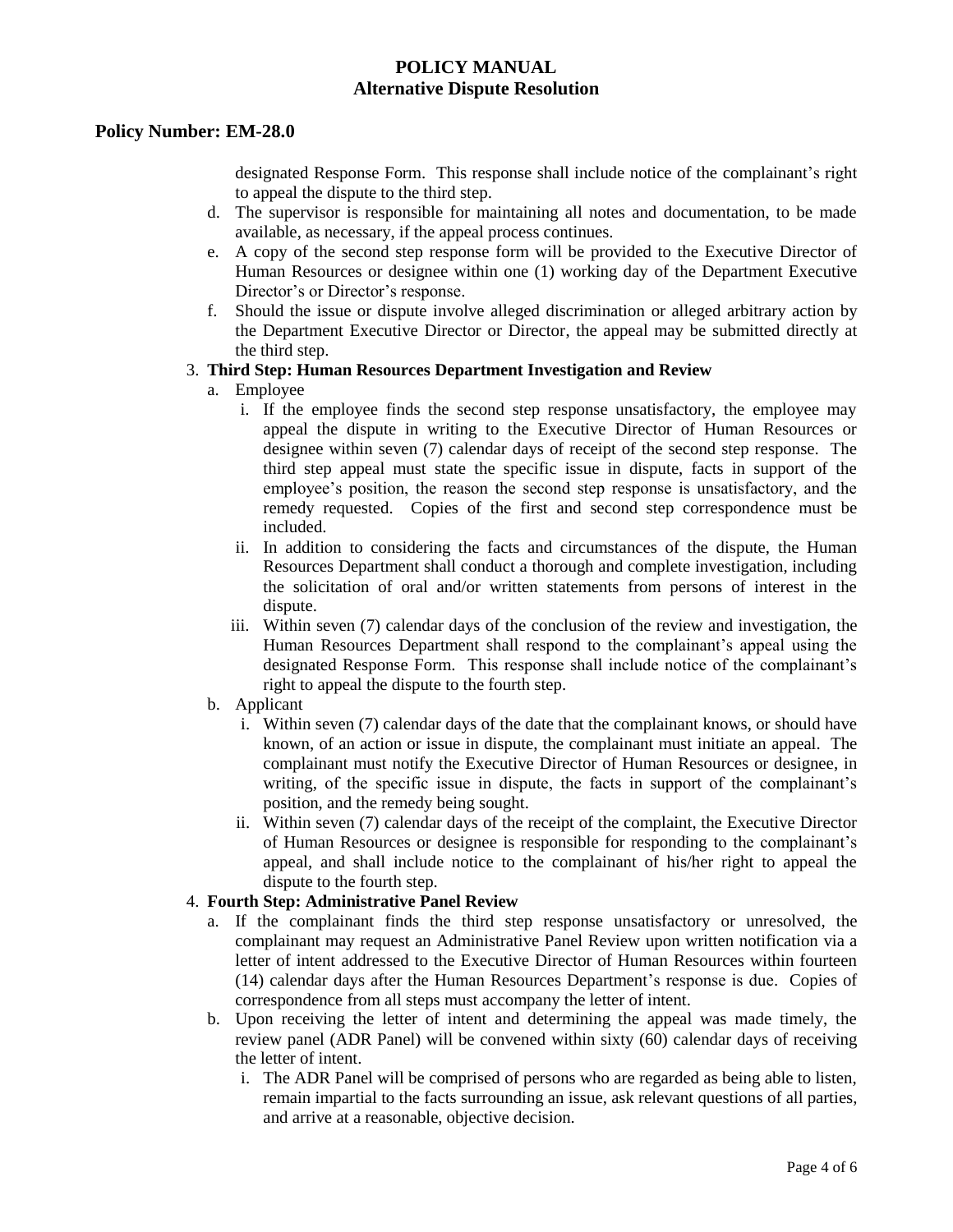#### **Policy Number: EM-28.0**

- ii. The ADR Panel, appointed by the Board of Commissioners, will consist of the following:
	- a. One (1) Human Resources professional from the public sector who is not in any way affiliated with or under the employ of the County,
	- b. One (1) Human Resources professional from an educational institution, and
	- c. One (1) Human Resources professional from the private sector.
- iii. The ADR Panel will consist of a Chairperson and two (2) additional members all of which have no interest in, or privileged knowledge of the appeal. The Chairperson of the ADR Panel will be responsible for conducting the hearing, preparing the final documentation, and assuring that the appeal determination is timely.
- iv. The ADR Panel will be appointed for staggered terms of three (3) years, and will remain in place for any and all appeals that may arise during the term unless there is a case of clear and concise conflict of interest in any given appeal, at which time the ADR Panel member would be substituted with a similarly qualified individual for the purpose and duration of that particular appeal.
- v. The Board of Commissioners can reappoint the same panel members after their initial term, as long as they are rotated and remain in staggered terms.
- vi. Members of the ADR Panel are not compensated and serve in a voluntary capacity by providing their professional expertise to the County of York.
- vii. There may not be any reciprocal agreements between the County of York Merit Hire Program and the programs of any other Pennsylvania Counties regarding ADR Panel members serving multiple counties.
- viii. To ensure the autonomy of the ADR Panel it will also have the authority to hear any case at its sole discretion, whether or not it has gone through steps one (1) through three  $(3)$ .
- c. The ADR Panel will conduct a hearing on the appeal and provide the opportunity for all parties involved to provide testimony relevant to the matter in dispute.
- d. A complete electronic or other exact record of the proceedings may be made. In the event a party wants a transcript of the record, they must make arrangements with a stenographer and cover the associated costs.
- e. The ADR Panel will render a binding decision in writing to the Human Resources Department within thirty (30) calendar days following the hearing. The written response must contain an explanation for the conclusion.
- f. The ADR Panel has the authority to grant necessary remedy based upon their decision in the context of granting back pay, retroactivity, or reinstatement when applicable.
- g. The Department of Human Resources will advise the Board of Commissioners of the decision.
- h. The decisions of the ADR Panel are final and are not subject to review or modification by the Board of Commissioners or other County staff. The Board of Commissioners will not have influence on the Panel's decision. No ADR Panel member can be removed by an individual or majority of the Board of Commissioners for a decision rendered.
- i. The Department of Human Resources will notify the Department Executive Director or Director and the complainant of the ADR Panel's decision.

#### **D. Withdrawal of Appeal or Negotiated Settlement**

- 1. Complainant and County, at their discretion, may enter into an agreement to settle or otherwise terminate a proceeding before convening the ADR Panel or at any point in the process prior to adjudication.
	- a. By written notification to the County and/or the ADR Panel, the complainant may request to vacate and withdraw the appeal.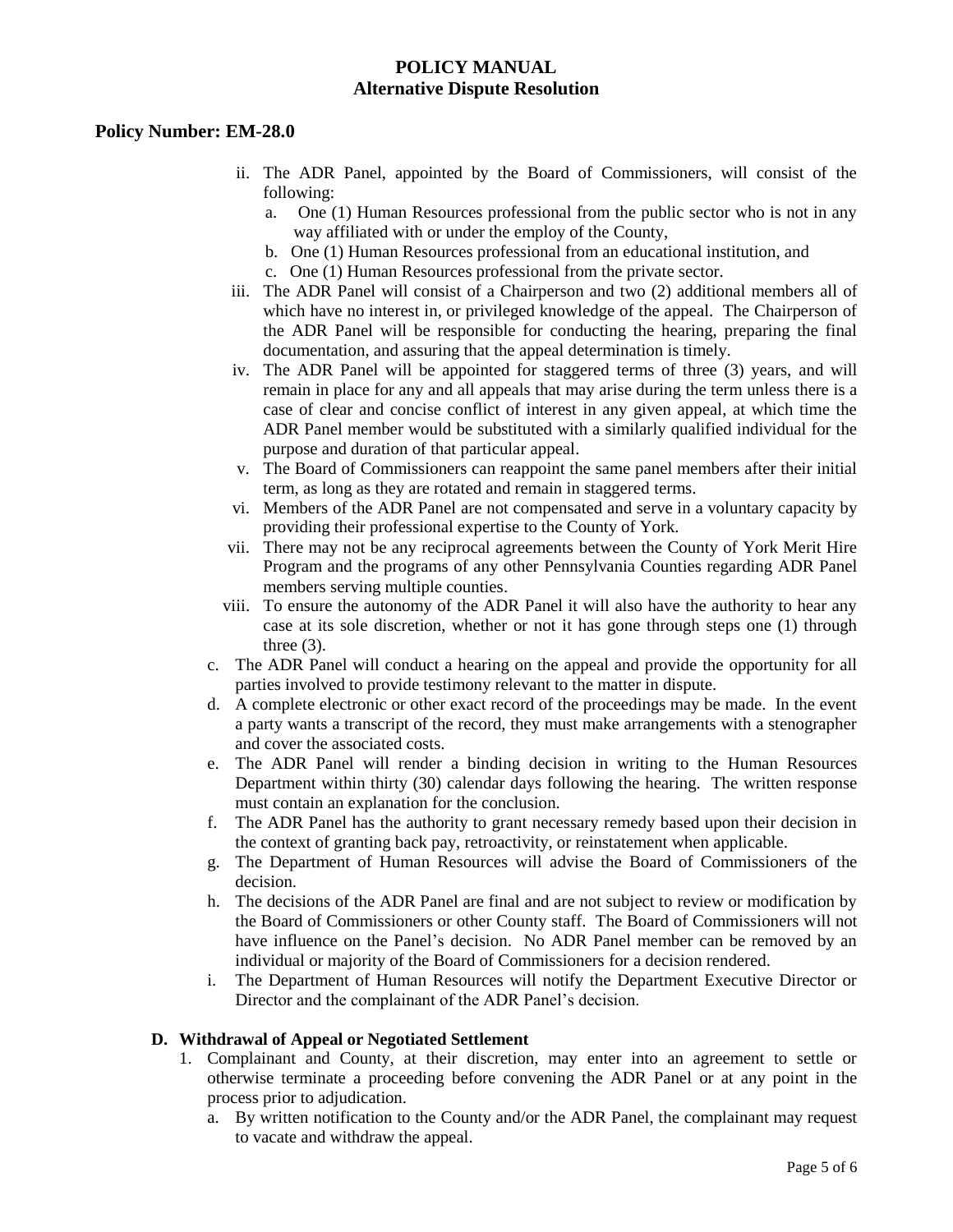# **Policy Number: EM-28.0**

b. If the ADR Panel has been convened and the parties enter into a negotiated settlement, all parties must notify the ADR Panel in writing, in a timely manner. A request may be made of the ADR Panel to review and/or approve a settlement. The Human Resources Department will be responsible for the dispensation of the settlement.

| <b>RELATED COUNTY POLICIES:</b>   | <b>Employee Discipline</b>                   |  |
|-----------------------------------|----------------------------------------------|--|
|                                   | <b>Equal Employment Opportunity</b>          |  |
|                                   | Recruitment-Hiring                           |  |
| <b>RELATED FORMS:</b>             | Alternative Dispute Resolution Appeal Form   |  |
|                                   | Alternative Dispute Resolution Response Form |  |
| <b>ORIGINAL DATE ESTABLISHED:</b> | January 2019                                 |  |